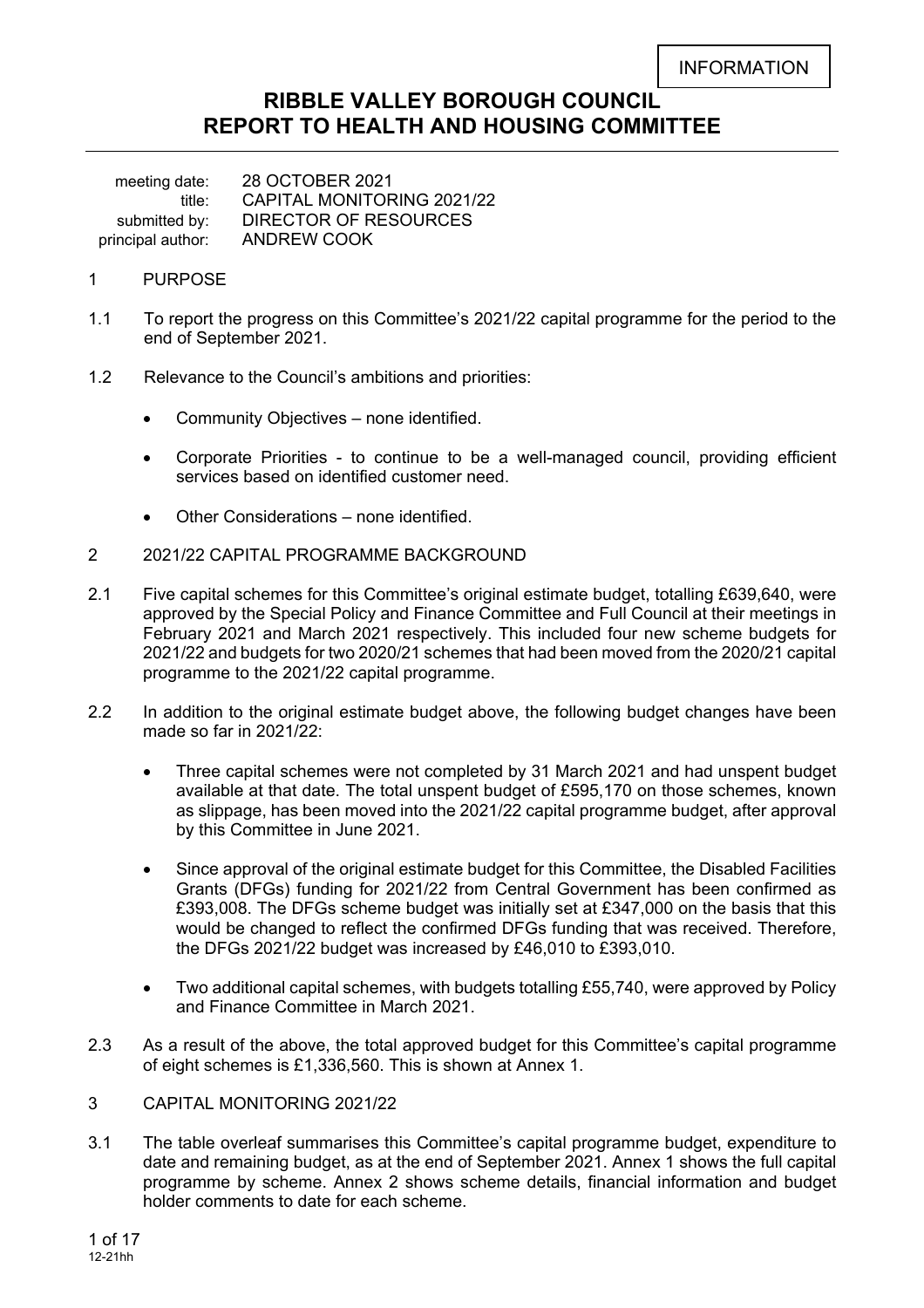| Original<br><b>Estimate</b><br>2021/22<br>£ | <b>Budget</b><br><b>Moved</b><br>from<br>2020/21<br>£ | <b>Slippage</b><br>from<br>2020/21<br>£ | <b>Additional</b><br><b>Approvals</b><br>2021/22<br>£ | <b>Total</b><br><b>Approved</b><br><b>Budget</b><br>2021/22<br>£ | <b>Actual</b><br><b>Expenditure</b><br>including<br>commitments<br>as at end of<br><b>September</b><br>2021<br>£ | <b>Remaining</b><br><b>Budget as</b><br>at end of<br><b>September</b><br>2021<br>£ |
|---------------------------------------------|-------------------------------------------------------|-----------------------------------------|-------------------------------------------------------|------------------------------------------------------------------|------------------------------------------------------------------------------------------------------------------|------------------------------------------------------------------------------------|
| 424,300                                     | 215,340                                               | 595,170                                 | 101,750                                               | 1,336,560                                                        | 271,826                                                                                                          | 1,064,734                                                                          |

- 3.2 At the end of September 2021 £271,826 had been spent or committed. This is 20.3% of the capital programme total approved budget for this Committee.
- 3.3 No schemes had been completed by the end of September 2021. Of the eight schemes in the capital programme, two schemes will not be completed in-year, it is unlikely at this stage that four of the schemes will be completed in-year and two schemes are on-going grants schemes.
- 3.4 Progress on the schemes to date (remaining budgets shown in brackets) is as follows:
	- **Disabled Facilities Grants (£704,584):** Committed expenditure at the end of September 2021 was based on seventeen schemes approved in previous years and twenty-three schemes approved so far in 2021/22. In addition to this, there were a further sixteen applications working towards approval, five currently approved schemes where additional approval may be required to fund further work now identified and there are twenty-seven referrals from Occupational Therapists that may become formal applications in the near future. Further referrals and applications are expected in-year.

With regard to the issues previously highlighted that have led to less schemes being approved and completed so far in 2021/22, the technical officer capacity has increased now that the surveyor vacancy is filled, but the limited availability of contractors to quote/tender for works and complete works promptly post Covid-19 lockdown is an ongoing issue. Housing officers are considering options to attract more contractors to quote for and complete works in shorter timescales and other measures to increase DFGs spend.

At this stage, there is no certainty that the scheme budget will be fully committed by yearend. Any unspent budget at year-end will be rolled forward as slippage into 2022/23 because this scheme is financed by ring-fenced DFGs grant income from MHCLG and some funding from Onward Homes.

- **Landlord/Tenant Grants (£186,740):** Committed expenditure at the end of September 2021 was based on the one scheme approved previously and the grant was paid in September 2021. No additional schemes have been approved so far in 2021/22. This reflects reduced landlord interest in the scheme. The town centre health check work did identify some under-used properties. Officers will follow up on these properties to identify whether any could lead to Landlord/Tenant projects. Given this, at this stage it is unlikely that the scheme budget will be fully committed by year-end.
- **Clitheroe Market Improvements (£78,600):** The plans for the further phase of market improvements, including the way forward for the bull-ring stalls, will be worked up by officers**.** This work will commence later in 2021/22 to understand how the Covid-19 pandemic has changed the usage of the market. Following consultation with the market traders, the plans will be reported to a future meeting of the Health and Housing Committee for approval before work commences. In the meantime, minor works to make the bull-ring stalls more weatherproof will be undertaken as a temporary improvement measure.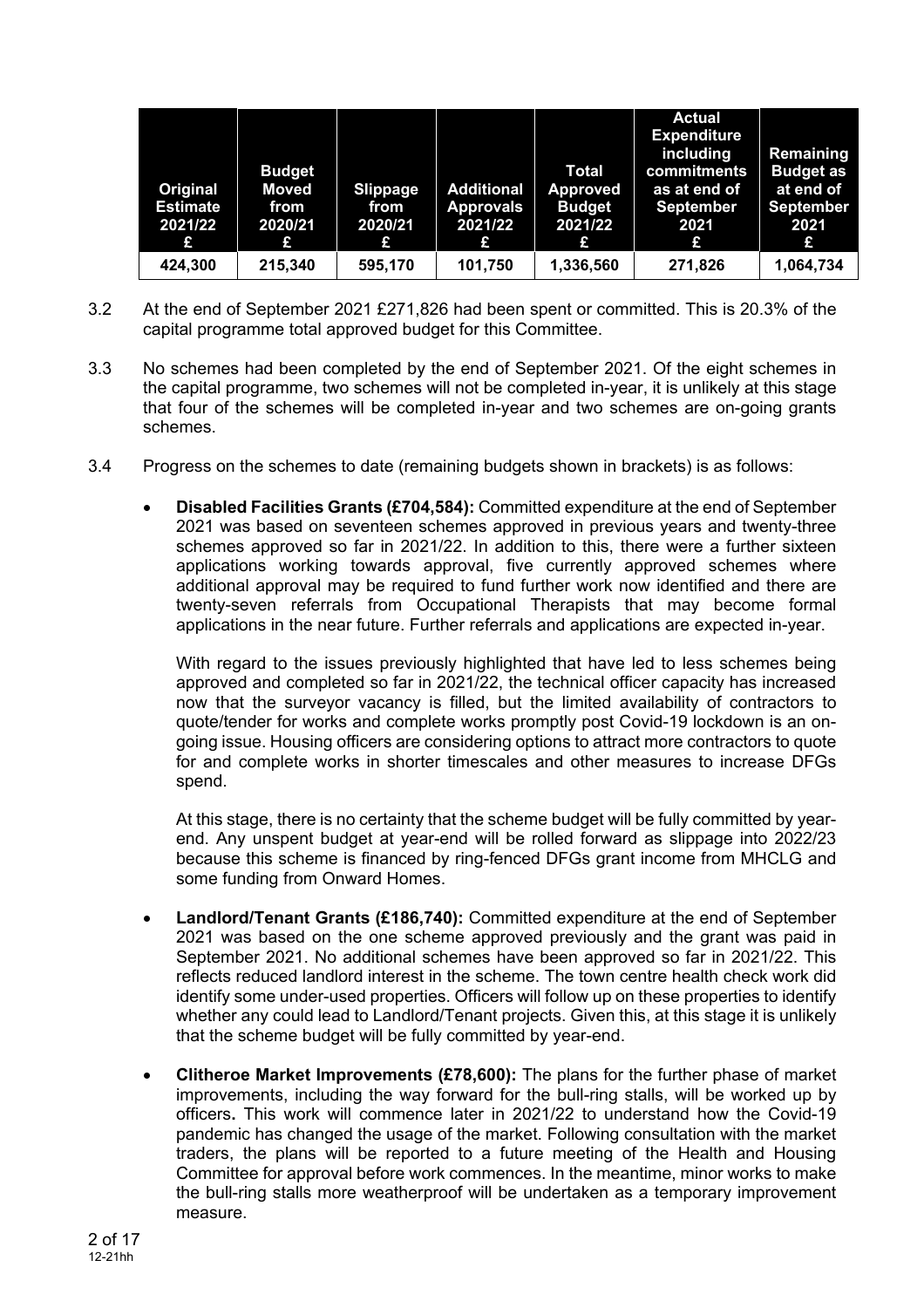- **Replacement of Pest Control Van PK13 FJP (£13,800) and Replacement of Dog Warden Van PE64 EYC (£13,500):** The current vans are in good enough condition to continue to be used throughout 2021/22, so the purchase of the new vans will now take place in 2022/23.
- **Clitheroe Affordable Housing Scheme (£11,770):** The property is still being temporarily used as a homeless let until the Joiners Arms Flats 1 and 2 Renovation scheme is completed, meaning the final refurbishment works are still to be completed. At this stage, it is unlikely that this scheme will be completed in-year, based on it being unlikely that the Joiners Arms Flats 1 and 2 Renovation scheme will be completed inyear, see below.
- **Joiners Arms Roof Renewal (£42,200):** The preferred contractor has now been selected for the roof renewal work, including the rendering work at the rear of the building. The initial price from the preferred contractor is £43,050, which is £850 above budget. In addition, there is currently a six-month delay on supply of the slate that must be used on the roof and the price of the slate will rise by 8% from early 2022, meaning the scheme cost is likely to increase further. The work has been ordered on this basis and additional budget approval will be requested at revised estimate budget stage. Given the current six-month delay on slate supply, at this stage it is unlikely that this scheme will be completed in 2021/22.
- **Joiners Arms Flats 1 and 2 Renovation (£13,540):** This scheme will now be undertaken as soon as possible after the Joiners Arms roof renewal and rendering works are complete. At this stage, the scheme is unlikely to be completed in 2021/22 because the roof renewal scheme is subject to a six-month delay on slate supply.

# 4 CONCLUSION

- 4.1 At the end of September 2021 £271,826 had been spent or committed. This is 20.3% of the capital programme total approved budget for this Committee.
- 4.2 No schemes had been completed by the end of September 2021. Of the eight schemes in the capital programme, two schemes will not be completed in-year, it is unlikely at this stage that four of the schemes will be completed in-year and two schemes are on-going grants schemes.

# SENIOR ACCOUNTANT **EXECUTE:** DIRECTOR OF RESOURCES

HH12-21/AC/AC 15 October 2021

For further information please ask for Andrew Cook BACKGROUND PAPERS – None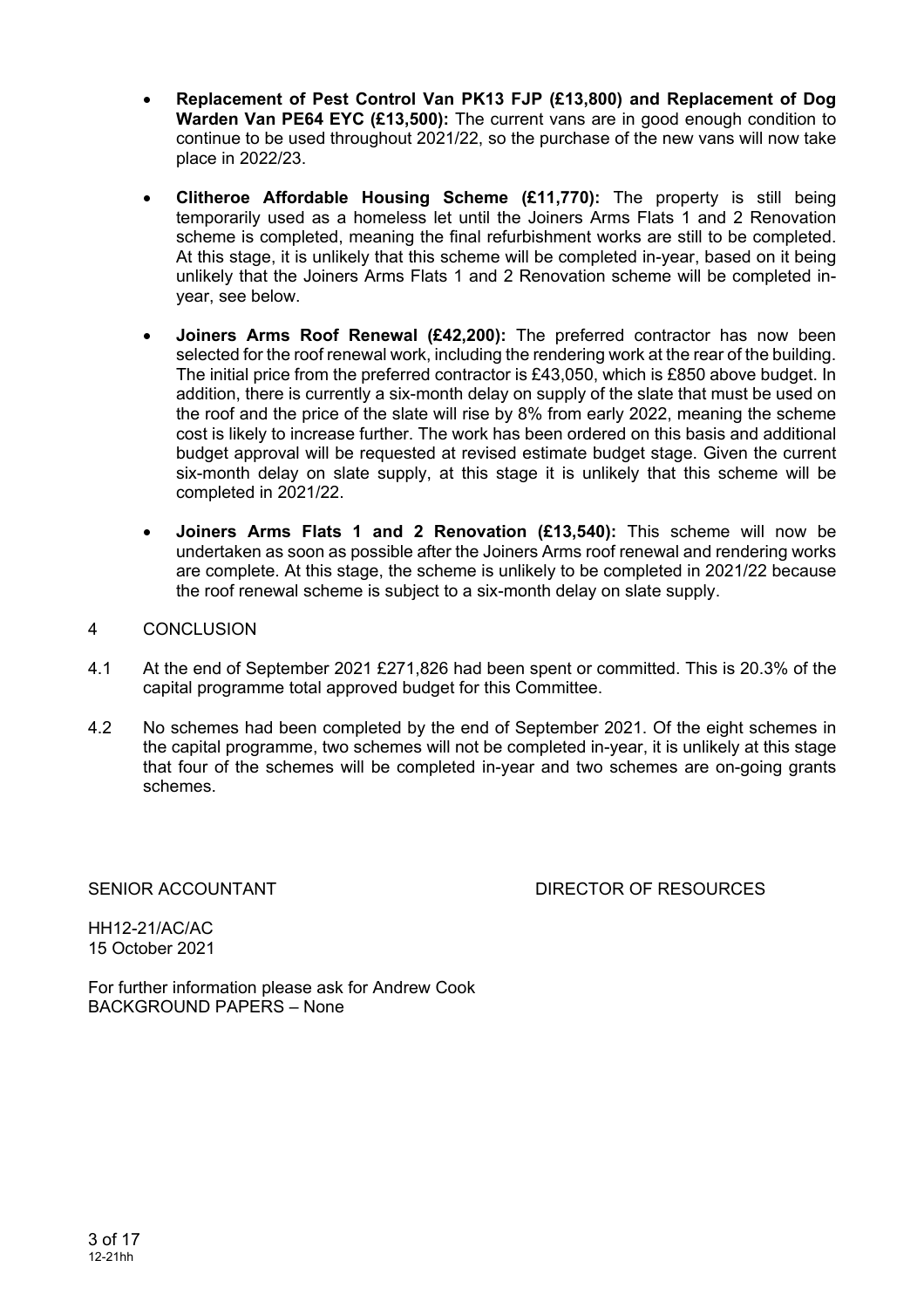# **Health and Housing Committee – Capital Programme 2021/22**

| Cost<br><b>Centre</b> | <b>Scheme</b>                              | Original<br><b>Estimate</b><br>2021/22<br>£ | <b>Budget</b><br><b>Moved from</b><br>2020/21<br>£ | <b>Slippage</b><br>from<br>2020/21<br>£ | <b>Additional</b><br><b>Approvals</b><br>2021/22<br>£ | <b>Total</b><br><b>Approved</b><br><b>Budget</b><br>2021/22<br>£ | <b>Actual</b><br><b>Expenditure</b><br>including<br>commitments<br>as at end of<br><b>September</b><br>2021<br>£ | Remaining<br><b>Budget as</b><br>at end of<br><b>September</b><br>2021<br>£ |
|-----------------------|--------------------------------------------|---------------------------------------------|----------------------------------------------------|-----------------------------------------|-------------------------------------------------------|------------------------------------------------------------------|------------------------------------------------------------------------------------------------------------------|-----------------------------------------------------------------------------|
| <b>DISCP</b>          | <b>Disabled Facilities Grants</b>          | 347,000                                     | $\mathbf{0}$                                       | 567,500                                 | 46,010                                                | 960,510                                                          | 255,926                                                                                                          | 704,584                                                                     |
| <b>LANGR</b>          | Landlord/Tenant Grants                     | 50,000                                      | 136,740                                            | 15,900                                  |                                                       | 202,640                                                          | 15,900                                                                                                           | 186,740                                                                     |
| <b>CMIMP</b>          | <b>Clitheroe Market Improvements</b>       | 0                                           | 78,600                                             | $\mathbf{0}$                            | $\Omega$                                              | 78,600                                                           | 0                                                                                                                | 78,600                                                                      |
| <b>PVFJP</b>          | Replacement of Pest Control Van PK13 FJP   | 13,800                                      | 0                                                  | 0                                       | 0                                                     | 13,800                                                           | 0                                                                                                                | 13,800                                                                      |
| <b>PVEYC</b>          | Replacement of Dog Warden Van PE64 EYC     | 13,500                                      | $\Omega$                                           | $\Omega$                                | $\Omega$                                              | 13,500                                                           | 0                                                                                                                | 13,500                                                                      |
| <b>CLIAH</b>          | <b>Clitheroe Affordable Housing Scheme</b> | 0                                           | 0                                                  | 11,770                                  | $\Omega$                                              | 11,770                                                           | 0                                                                                                                | 11,770                                                                      |
| <b>JROOF</b>          | Joiners Arms Roof Renewal                  | 0                                           | $\Omega$                                           | $\mathbf{0}$                            | 42,200                                                | 42,200                                                           | 0                                                                                                                | 42,200                                                                      |
| <b>JRENO</b>          | Joiners Arms Flats 1 and 2 Renovation      | 0                                           | 0                                                  | 0                                       | 13,540                                                | 13,540                                                           |                                                                                                                  | 13,540                                                                      |
|                       | <b>Total Health and Housing Committee</b>  | 424,300                                     | 215,340                                            | 595,170                                 | 101,750                                               | 1,336,560                                                        | 271,826                                                                                                          | 1,064,734                                                                   |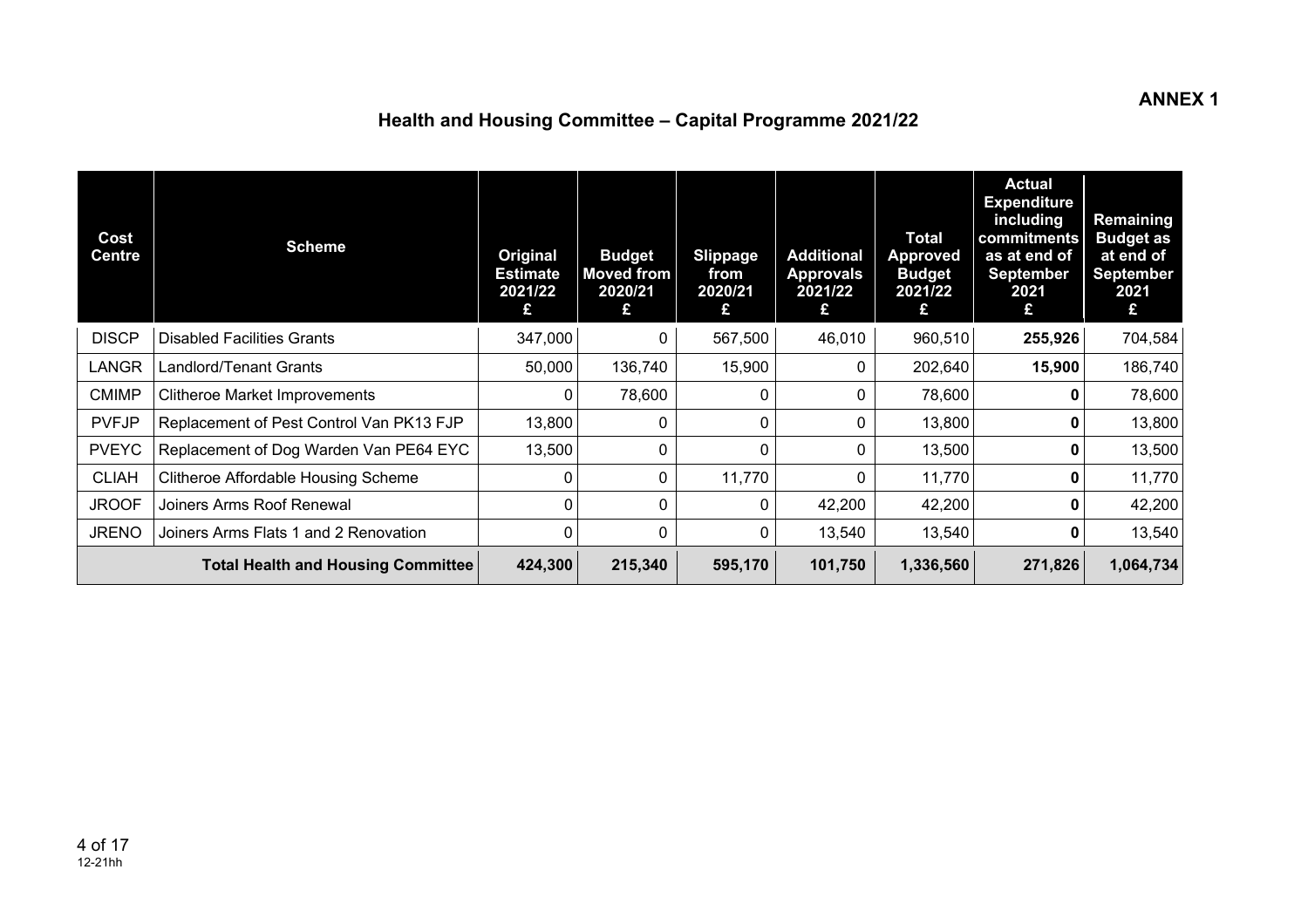# **Disabled Facilities Grants**

#### **Service Area: Housing and Regeneration Head of Service: Colin Hirst**

#### **Brief Description of the Scheme:**

The scheme provides grant aid to adapt homes so elderly and disabled occupants can remain in their own home. The grants can provide for minor adaptation, for example the installation of a stair lift, up to the provision of a bathroom and bedroom extension.

#### **Revenue Implications:**

Administration fees are paid to the Council for any individual Disabled Facilities Grants scheme that the Council administers. The actual administration fee income varies each year, dependent on the number and value of schemes completed in-year.

# **Timescale for Completion:**

The Disabled Facilities Grants budget operates throughout the financial year.

# **Capital Cost:**

|                                      | £       | <b>Actual</b><br><b>Expenditure</b><br>including<br>commitments<br>as at end of<br>September<br>2021<br>£ | Remaining<br>Budget as at<br>end of<br>September<br>2021<br>£ |
|--------------------------------------|---------|-----------------------------------------------------------------------------------------------------------|---------------------------------------------------------------|
| Original Estimate 2021/22            | 347,000 |                                                                                                           |                                                               |
| Slippage from 2020/21                | 567,500 |                                                                                                           |                                                               |
| <b>Additional Approvals 2021/22</b>  | 46,010  |                                                                                                           |                                                               |
| <b>Total Approved Budget 2021/22</b> | 960,510 | 255,926                                                                                                   | 704,584                                                       |
| ANTICIPATED TOTAL SCHEME COST        | 960,510 |                                                                                                           |                                                               |

# **Progress - Budget Holder Comments**

**September 2021:** Committed expenditure at the end of September 2021 was based on seventeen schemes approved in previous years and twenty-three schemes approved so far in 2021/22. In addition to this, there were a further sixteen applications working towards approval, five currently approved schemes where additional approval may be required to fund further work now identified and there are twenty-seven referrals from Occupational Therapists that may become formal applications in the near future. Further referrals and applications are expected in-year.

With regard to the issues previously highlighted that have led to less schemes being approved and completed so far in 2021/22, the technical officer capacity has increased now that the surveyor vacancy is filled, but the limited availability of contractors to quote/tender for works and complete works promptly post Covid-19 lockdown is an on-going issue. Housing officers are considering options to attract more contractors to quote for and complete works in shorter timescales and other measures to increase DFGs spend.

At this stage, there is no certainty that the scheme budget will be fully committed by year-end. Any unspent budget at year-end will be rolled forward as slippage into 2022/23 because this scheme is financed by ring-fenced DFGs grant income from MHCLG and some funding from Onward Homes.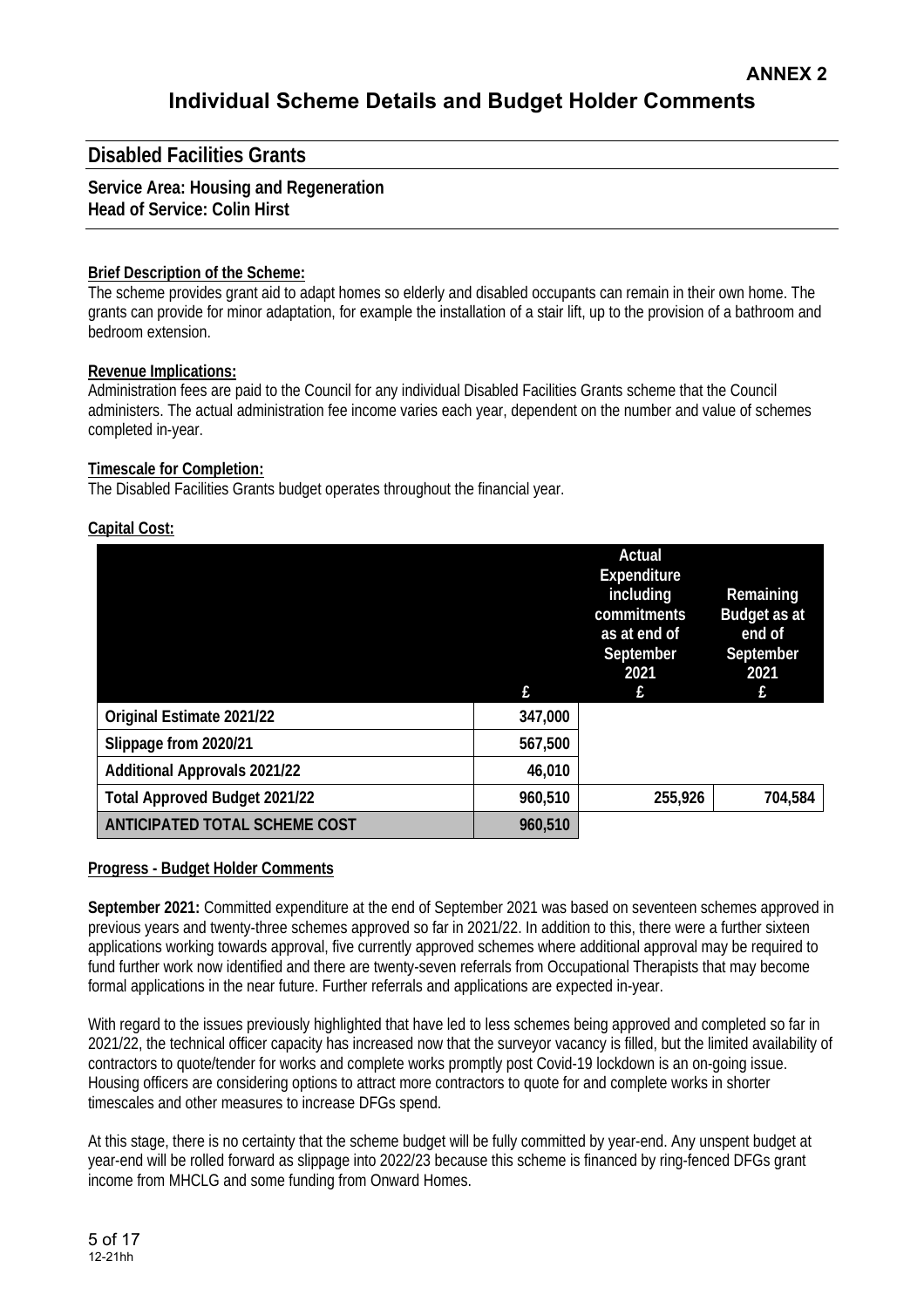**July 2021:** Committed expenditure at the end of July 2021 was based on seventeen schemes approved in previous years and twelve schemes approved so far in 2021/22. In addition to this, there were a further twenty one applications working towards approval, two currently approved schemes where additional approval may be required to fund further work now identified and there are twenty six referrals from Occupational Therapists that may become formal applications in the near future. Further referrals and applications are expected in-year.

The number of schemes approved and completed so far in 2021/22 has been significantly reduced. This is because of the limited availability of contractors to quote/tender for works and complete works post Covid-19 lockdown and reduced technical officer capacity between April and July due to a vacancy on the Surveyors team. The technical officer capacity should increase because the Surveyors team vacancy has been filled, but limited contractor availability is likely to remain an issue for the foreseeable future.

At this stage, there is no certainty that the scheme budget will be fully committed by year-end. Any unspent budget at year-end will be rolled forward as slippage into 2022/23 because this scheme is financed by ring-fenced DFGs grant income from MHCLG and some funding from Onward Homes.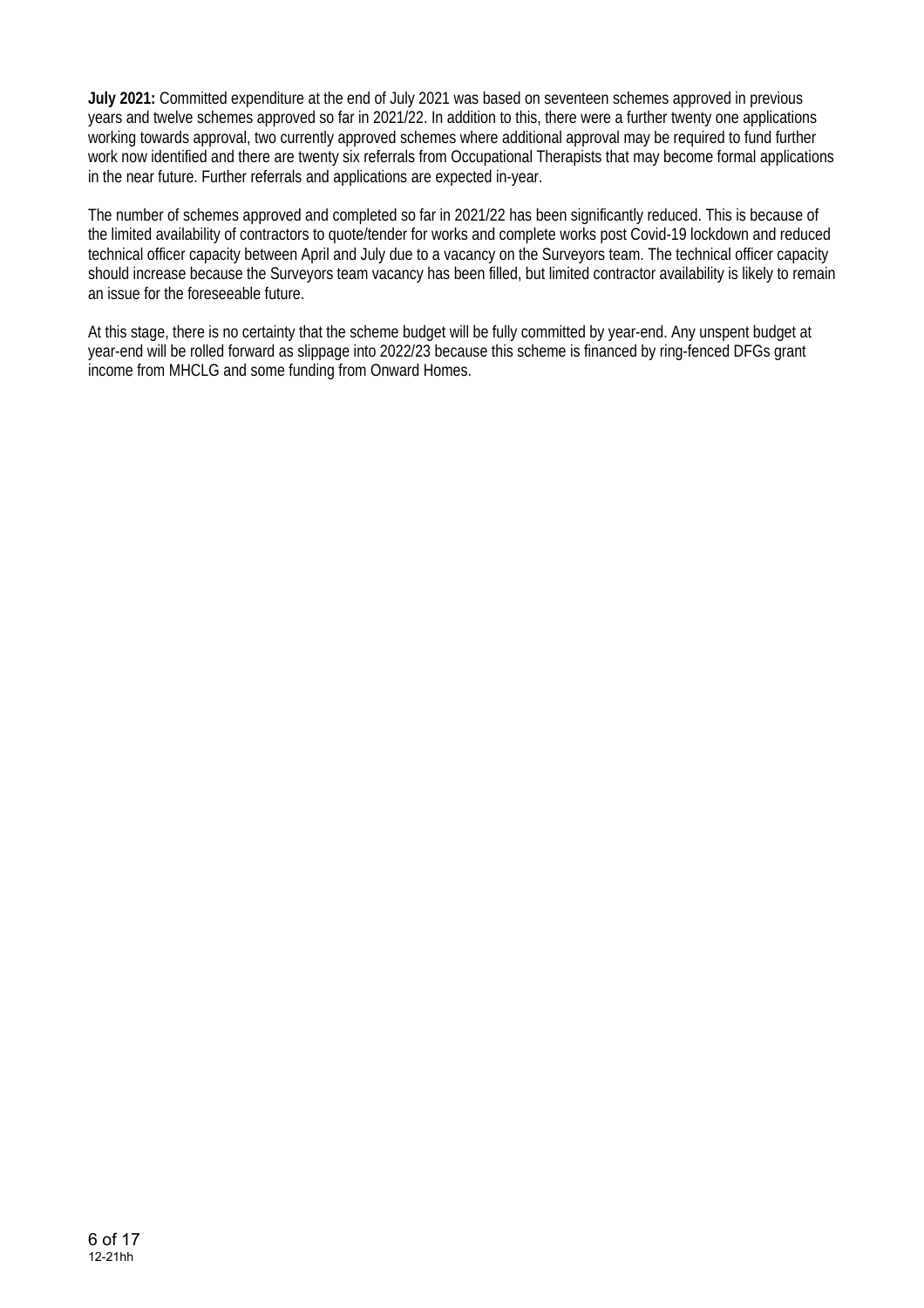# **Landlord/Tenant Grants**

# **Service Area: Housing and Regeneration Head of Service: Colin Hirst**

# **Brief Description of the Scheme:**

The scheme match funds a landlord's investment in a property in return for an affordable rental property. Conditions of the grant are nomination rights and a set rent level in line with LHA. The scheme is crucial for move-on accommodation for families in temporary accommodation as the social housing waiting list is so long. The scheme is also used to bring empty properties back into use.

#### **Revenue Implications:**

Administration fees are paid to the Council for any individual Landlord/Tenant Grants scheme that the Council administers. The actual administration fee income varies each year, dependent on the number and value of schemes completed in-year.

#### **Timescale for Completion:**

The Landlord/Tenant Grants budget operates throughout the financial year.

#### **Capital Cost:**

|                                      | f       | <b>Actual</b><br><b>Expenditure</b><br>including<br>commitments<br>as at end of<br>September<br>2021<br>£. | Remaining<br>Budget as at<br>end of<br>September<br>2021<br>£ |
|--------------------------------------|---------|------------------------------------------------------------------------------------------------------------|---------------------------------------------------------------|
| Original Estimate 2021/22            | 50,000  |                                                                                                            |                                                               |
| Budget Moved from 2020/21            | 136,740 |                                                                                                            |                                                               |
| Slippage from 2020/21                | 15,900  |                                                                                                            |                                                               |
| <b>Total Approved Budget 2021/22</b> | 202,640 | 15,900                                                                                                     | 186,740                                                       |
| <b>ANTICIPATED TOTAL SCHEME COST</b> | 202,640 |                                                                                                            |                                                               |

# **Progress - Budget Holder Comments**

**September 2021:** Committed expenditure at the end of September 2021 was based on the one scheme approved previously and the grant was paid in September 2021. No additional schemes have been approved so far in 2021/22. This reflects reduced landlord interest in the scheme. The town centre health check work did identify some under-used properties. Officers will follow up on these properties to identify whether any could lead to Landlord/Tenant projects. Given this, at this stage it is unlikely that the scheme budget will be fully committed by year-end.

**July 2021:** Committed expenditure at the end of July 2021 was based on one scheme approved in 2019/20. The scheme works are complete and payment of the grant is expected by September 2021. No additional schemes have been approved so far in 2021/22. This reflects reduced landlord interest in the scheme. However, as part of the town centre health check work officers are assessing opportunities of under-used and vacant properties, which may identify some properties which could lead to Landlord/Tenant projects.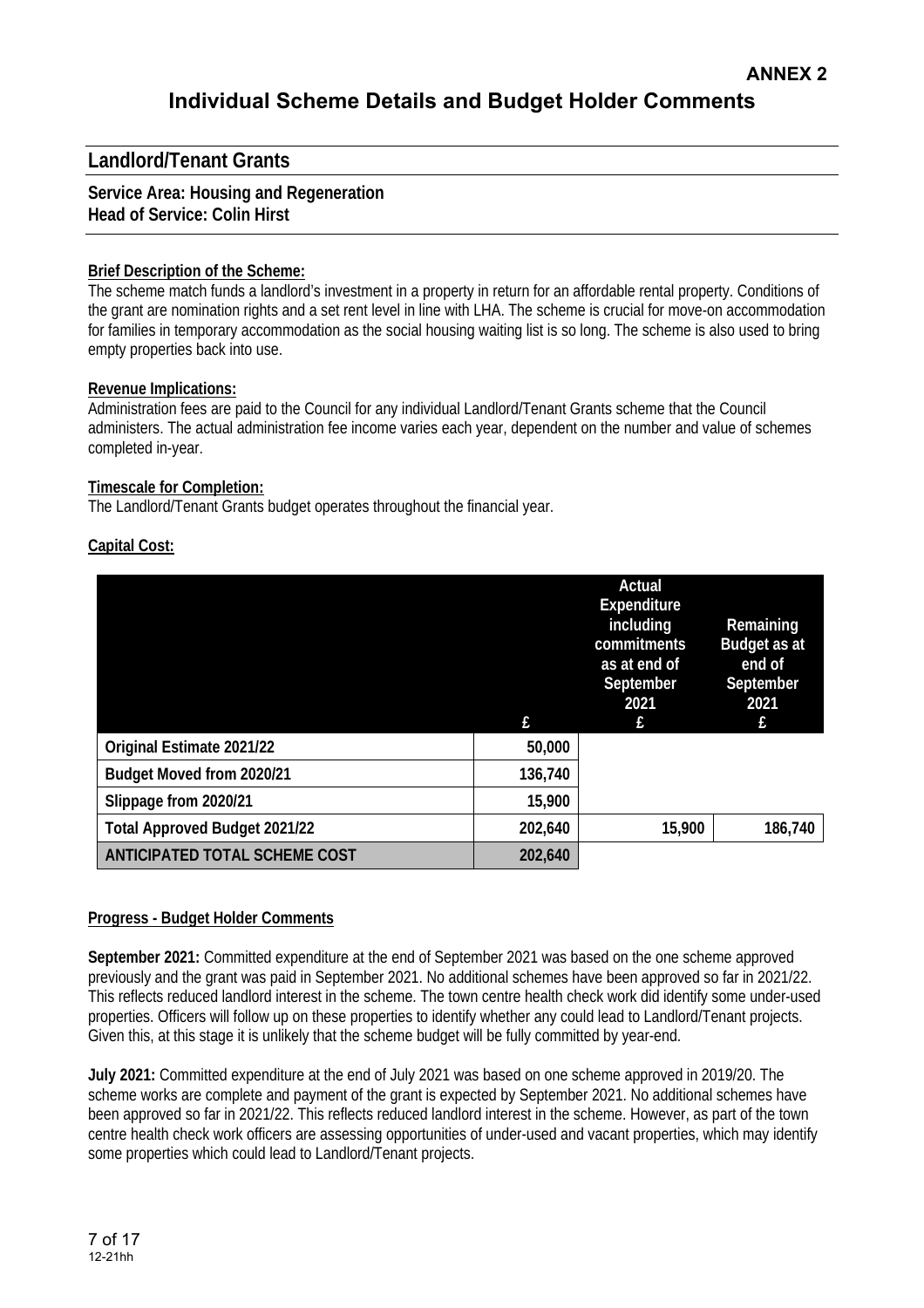# **Clitheroe Market Improvements**

### **Service Area: Clitheroe Market Head of Service/Director: Heather Barton/Nicola Hopkins**

#### **Brief Description of the Scheme:**

This scheme budget of £175,000 is now focussed on officers developing plans for market improvements, after consultation with the Market traders, and these plans being reported to Health and Housing Committee.

*NOTE – The initial phase of market improvement works was completed in 2019/20 and 2020/21. This focussed on erecting new uniform canopies on all cabins, hand painting fascia signs on all cabins and refurbishing the market toilets. There is £78,600 budget available for 2021/22 onwards for a further phase of market improvements. The plans for this further phase will be worked up by officers. Following consultation with the market traders, the plans will be reported to a future meeting of the Health and Housing Committee for approval before work commences.* 

#### **Revenue Implications:**

To be confirmed - dependent on the proposals developed for approval.

#### **Timescale for Completion:**

To be confirmed - dependent on the proposals developed for approval.

| σαρπαι συστ.                         | f       | <b>Actual</b><br>Expenditure<br>including<br>commitments<br>as at end of<br>September<br>2021<br>£ | Remaining<br>Budget as at<br>end of<br>September<br>2021<br>£ |
|--------------------------------------|---------|----------------------------------------------------------------------------------------------------|---------------------------------------------------------------|
| Original Estimate 2021/22            | 0       |                                                                                                    |                                                               |
| Budget Moved from 2020/21            | 78,600  |                                                                                                    |                                                               |
| <b>Total Approved Budget 2021/22</b> | 78,600  | 0                                                                                                  | 78,600                                                        |
| Actual Expenditure 2019/20           | 88,139  |                                                                                                    |                                                               |
| Actual Expenditure 2020/21           | 8,165   |                                                                                                    |                                                               |
| <b>ANTICIPATED TOTAL SCHEME COST</b> | 174,904 |                                                                                                    |                                                               |

# **Capital Cost:**

#### **Progress - Budget Holder comments:**

**September 2021:** The plans for the further phase of market improvements, including the way forward for the bull-ring stalls, will be worked up by officers. This work will commence later in 2021/22 to understand how the Covid-19 pandemic has changed the usage of the market. Following consultation with the market traders, the plans will be reported to a future meeting of the Health and Housing Committee for approval before work commences. In the meantime, minor works to make the bull-ring stalls more weatherproof will be undertaken as a temporary improvement measure.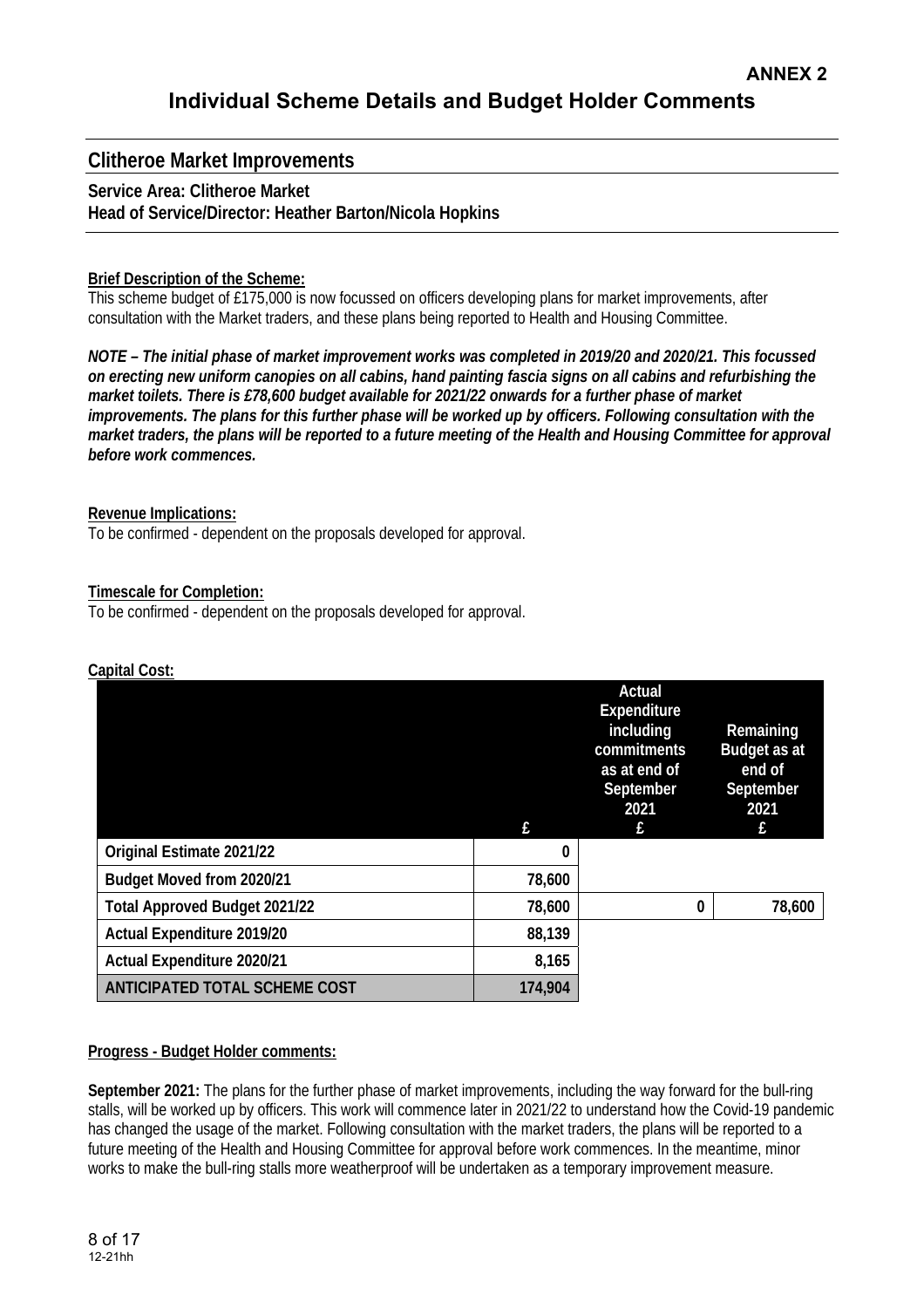**July 2021:** The plans for this further phase of market improvements, including the way forward for the bull-ring stalls, will be worked up by officers. This work will commence later in 2021/22 to understand how the Covid-19 pandemic has changed the usage of the market. Following consultation with the market traders, the plans will be reported to a future meeting of the Health and Housing Committee for approval before work commences.

**November 2020:** The work on the initial phase of market improvements is now complete. The unspent budget from this initial phase of works, £21,600, is to be added to the budget of £57,000 already set aside for a further phase of market improvements. The plans for this further phase, including the way forward for the bull-ring stalls, will be worked up by officers in 2021. Following consultation with the market traders, the plans will be reported to a future meeting of the Health and Housing Committee for approval before work commences.

Given the above, the further phase of works will not be undertaken in 2020/21. It is recommended that the 2020/21 revised estimate for the scheme is reduced to £8,260 and that the remaining budget of £78,600 is moved to the 2021/22 financial year.

**August 2020:** The work on the initial phase of market improvements is now complete, save for the removal of stalls in the bull-ring and purchase of pop-up stalls element of work being put on-hold. This is because the removal of stalls in the bullring is being reconsidered following a recent increase in trader demand for stalls.

The unspent budget from this initial phase of works, £21,643, is to be added to the budget of £57,000 already set aside for a further phase of market improvements. The plans for this further phase, including the way forward for the bull-ring stalls, will be worked up by officers in early 2021. This will allow for consultation with the market traders following the busy Christmas period and the plans will be reported to a future meeting of the Health and Housing Committee for approval before work commences. Given this, the further phase of works will not be undertaken in 2020/21 and approval will be sought from members to move the remaining scheme budget into 2021/22 when the revised estimate capital programme is presented for approval in January 2021.

**March 2020:** The majority of the initial phase of market improvement works was completed in-year. The underspend was due to the cabins canopies quotes being lower than the budget set-aside, three canopy installations still to be confirmed as installed correctly, no payments being made in-year for the sign-writing and no expenditure in-year on the removal of the current stalls and purchase of pop-up stalls.

Slippage of £29,860 will be used to fund completion of the initial phase of market improvements in the first instance and then any remaining budget will be added to the £57,000 budget already moved to 2020/21 for the further phase of improvement works.

**November 2019:** The initial phase of work comprises erecting new uniform canopies on all cabins, hand painting fascia signs on all cabins, refurbishing the market toilets and removing all stalls in the bullring. The first batch of canopies installations are complete and the market toilets will be open to the public by Christmas 2019.

Some further work on the market toilets will take place in early 2020, alongside the work to complete the installation of all the canopies, hand paint the fascia signs, remove the stalls from the bull ring and purchase pop up stalls. The work is currently expected to be completed by the end of February 2020.

**September 2019:** Initial work on this scheme was approved by this Committee in September 2019. This initial phase of work comprises erecting new uniform canopies on all cabins, hand painting fascia signs on all cabins, refurbishing the market toilets and removing all stalls in the bull-ring. This work is currently being programmed in and the work is expected to be completed by early 2020.

An overall budget of £118,000 has been set aside for this initial work in 2019/20. It is currently planned to move any unspent budget on the scheme at year-end into the 2020/21 financial year and to bring a report to a future meeting of this Committee in respect of any further improvements proposed to the Market.

**July 2019:** Initial plans to use part of the budget on this scheme are reported to this Committee elsewhere on this agenda. If approved, this initial work will comprise erecting new uniform canopies on all cabins, hand painting fascia signs on all cabins, refurbishing the market toilets and removing all stalls in the bull-ring. The budgeted cost of this initial work is to be confirmed by this Committee and the work is expected to be completed by March 2020. It is proposed to bring a further report to this Committee in respect of any further improvements proposed to the Market.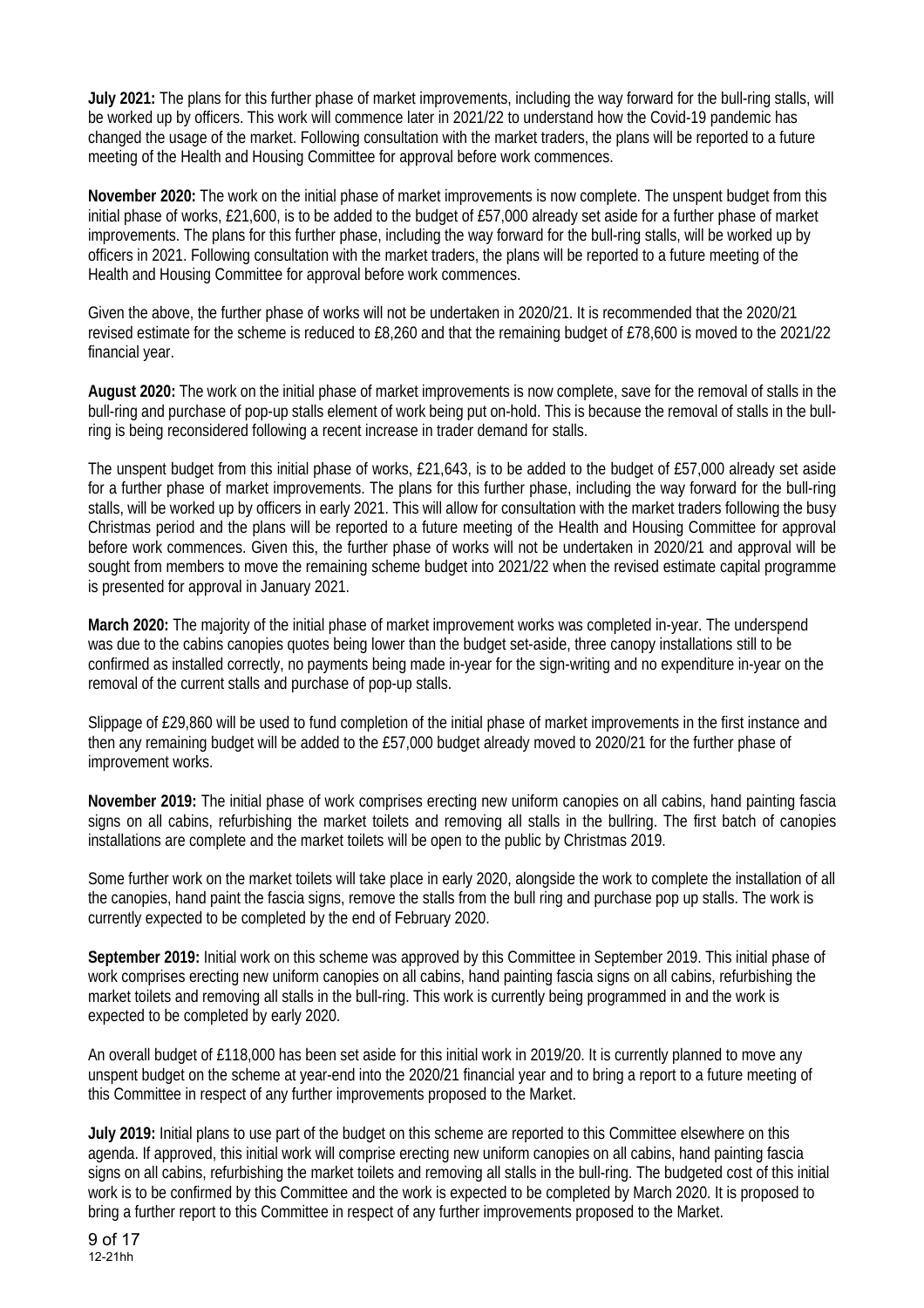**December 2018:** This scheme remains on hold, awaiting the final plans for the Clitheroe Market Development scheme. As a result, there is expected to be no expenditure on the scheme in 2018/19. It is recommended that the £175,000 budget for this scheme is moved to the 2019/20 financial year and the 2018/19 revised estimate is nil.

**September 2018:** No change - The scheme remains on hold, awaiting the final plans for the Clitheroe Market Development scheme.

**July 2018:** No change - The Clitheroe Market Improvements scheme is on hold, awaiting the final plans for the Clitheroe Market Development scheme.

**November/December 2017:** This scheme is on hold, awaiting the final plans for the Clitheroe Market Development scheme. As a result, there is expected to be no expenditure on the scheme in 2017/18. It is recommended that the £175,000 budget for this scheme is moved to the 2018/19 financial year.

**August/September 2017:** No change - The Clitheroe Market Improvements scheme is on hold, awaiting the final plans for the Clitheroe Market Development scheme.

**July 2017:** No change - The Clitheroe Market Improvements scheme is on hold, awaiting the final plans for the Clitheroe Market Development scheme.

**December 2016:** The Clitheroe Market Improvements scheme is on hold, awaiting the final plans for the Clitheroe Market Development scheme.

**September 2016:** The Clitheroe Market Improvements scheme is on hold, awaiting the final plans for the Clitheroe Market Development scheme.

**July 2016:** No change to May 2016 comments**.** 

**May 2016:** The Clitheroe Market Improvements scheme budget was initially approved in 2015, before the Clitheroe Market Development scheme plans were announced. The detail of the Clitheroe Market Improvements scheme will be reviewed to take into account and complement the final plans for the Clitheroe Market Development scheme. No expenditure will take place until that detail has been confirmed.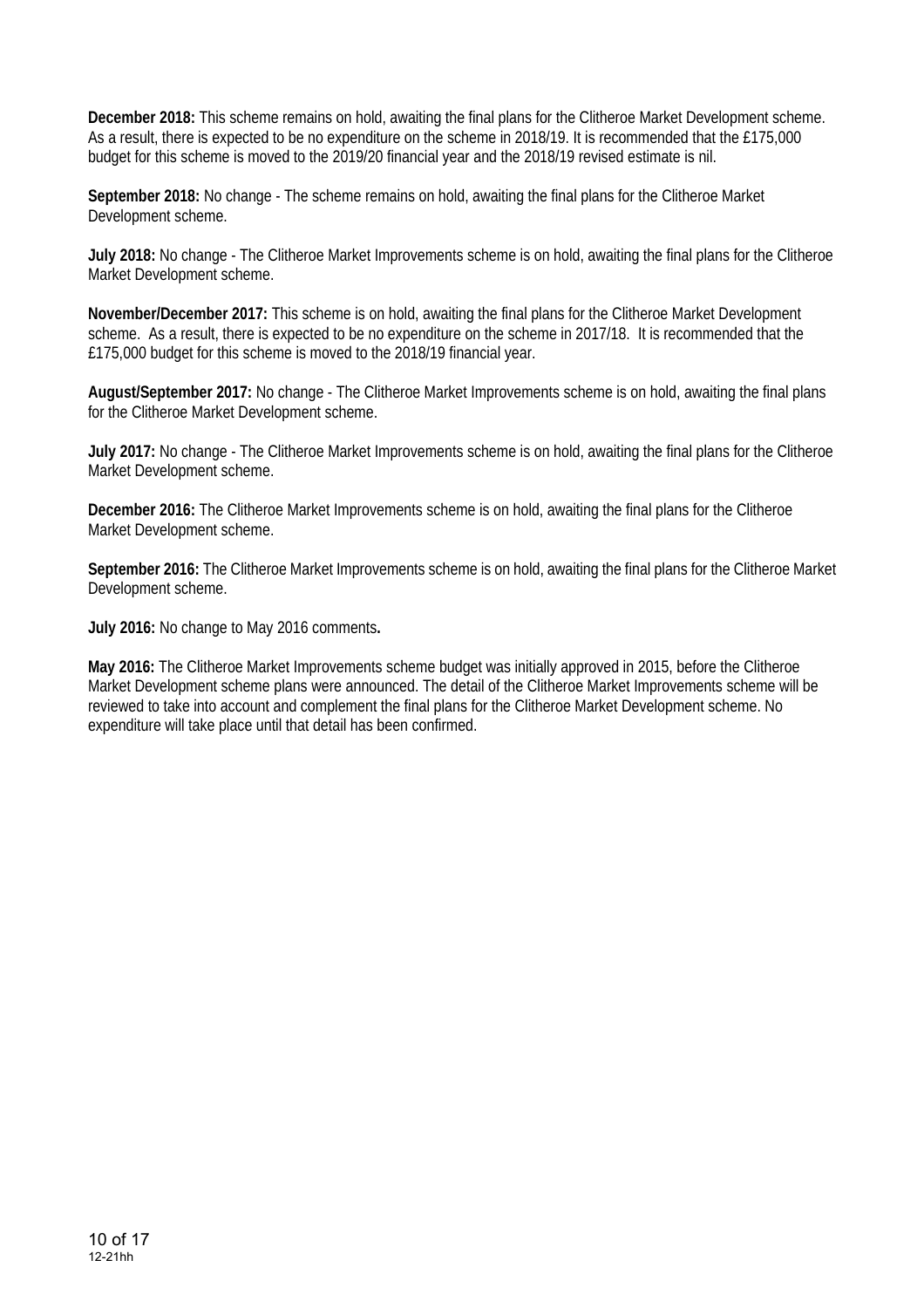# **Replacement of Pest Control Van PK13 FJP**

**Service Area: Dog Warden & Pest Control Head of Service: Heather Barton** 

#### **Brief Description of the Scheme:**

The current van (Fiat Doblo 1.3 SX Panel Van) is required to transport pest control staff to various sites around the borough to carry out their work. The van was 7 years old in May 2020 and initially programmed for replacement at that point. However, a review of the van in 2019 identified that the van was in good enough condition to move back the planned replacement from 2020/21 to 2021/22.

The bid is for the purchase of the basic van plus additional adaptations to make the van fit for pest control purposes.

#### **Revenue Implications:**

There are no additional revenue implications above those of the existing van.

#### **Timescale for Completion:**

2021/22

# **Capital Cost:**

|                                      | £      | Actual<br><b>Expenditure</b><br>including<br>commitments<br>as at end of<br>September<br>2021<br>£ | Remaining<br>Budget as at<br>end of<br>September<br>2021<br>£ |
|--------------------------------------|--------|----------------------------------------------------------------------------------------------------|---------------------------------------------------------------|
| <b>Total Approved Budget 2021/22</b> | 13,800 | 0                                                                                                  | 13,800                                                        |
|                                      |        |                                                                                                    |                                                               |
| <b>ANTICIPATED TOTAL SCHEME COST</b> | 13,800 |                                                                                                    |                                                               |

#### **Progress - Budget Holder comments:**

**September 2021:** The current van is in good enough condition to continue to be used throughout 2021/22, so the purchase of the new van will now take place in 2022/23.

**July 2021:** Procurement of the new van has been put on hold in-year. This is because the Pest Control service is part of the Environmental Health Services team and available management and staff time on the team has been focussed on other priority areas of work so far this year due to on-going staff vacancies within the team and additional pressures caused by Covid-19. At this stage, it is unclear whether the van purchase will take place in-year.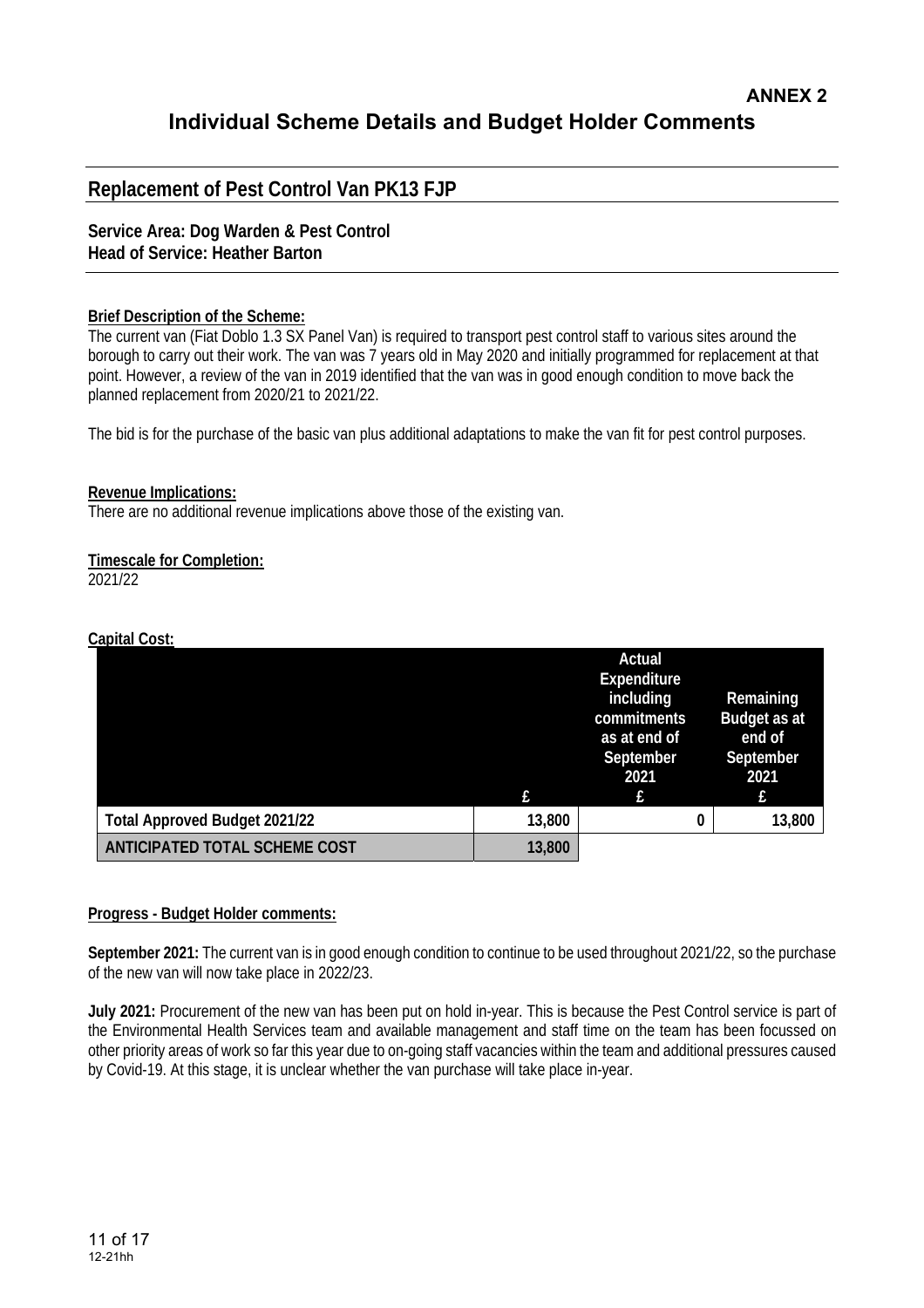# **Replacement of Dog Warden Van PE64 EYC**

**Service Area: Dog Warden & Pest Control Head of Service: Heather Barton** 

#### **Brief Description of the Scheme:**

The current van (Fiat Doblo 1.3 SX Panel Van) will be 7 years old and ready for replacement in May 2021. The van is required to transport dog warden staff to various sites around the borough to carry out their work.

The bid is for the purchase of the basic van plus additional adaptations to make the van fit for dog warden purposes.

#### **Revenue Implications:**

There are no additional revenue implications above those of the existing van.

#### **Timescale for Completion:**

2021/22

#### **Capital Cost:**

|                                      |        | <b>Actual</b><br><b>Expenditure</b><br>including<br>commitments | Remaining<br>Budget as at |
|--------------------------------------|--------|-----------------------------------------------------------------|---------------------------|
|                                      |        | as at end of<br>September                                       | end of<br>September       |
|                                      |        | 2021                                                            | 2021                      |
|                                      | £      | £                                                               | £                         |
| <b>Total Approved Budget 2021/22</b> | 13,500 | 0                                                               | 13,500                    |
| <b>ANTICIPATED TOTAL SCHEME COST</b> | 13,500 |                                                                 |                           |

# **Progress - Budget Holder comments:**

**September 2021:** The current van is in good enough condition to continue to be used throughout 2021/22, so the purchase of the new van will now take place in 2022/23.

**July 2021:** Procurement of the new van has been put on hold in-year. This is because the Dog Warden service is part of the Environmental Health Services team and available management and staff time on the team has been focussed on other priority areas of work so far this year due to on-going staff vacancies within the team and additional pressures caused by Covid-19. At this stage, it is unclear whether the van purchase will take place in-year.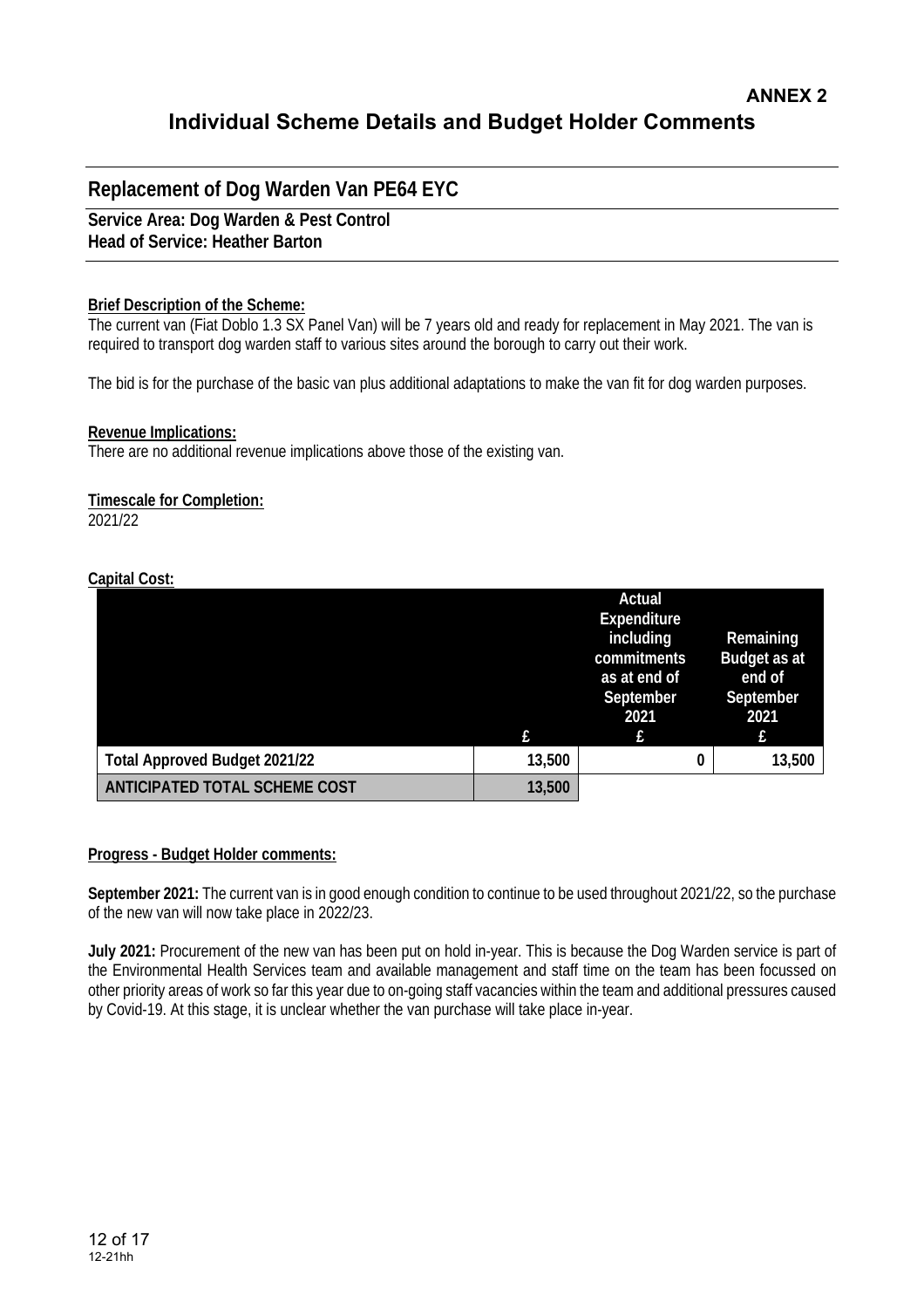# **Clitheroe Affordable Housing Scheme**

**Service Area: Housing and Regeneration Head of Service: Colin Hirst** 

# **Brief Description of the Scheme:**

The purchase of one property in Clitheroe to be rented out as an affordable rental unit, utilising commuted sum monies. The property will be leased to a registered provider and the Council will have 100% nomination rights and the rent will be capped at LHA rate. This scheme was approved by Policy and Finance Committee in November 2020. *NOTE – Final refurbishment budget now slipped to 2021/22, as the property was being used temporarily as a homeless let at 2020/21 year-end.* 

# **Revenue Implications:**

Annual lease income from the registered provider, set against yearly repairs and building insurance costs under the terms of the lease. Depreciation will also be charged to the cost centre each year.

# **Timescale for Completion:**

Purchase the property in 2020/21.

|                                      | f.      | Actual<br><b>Expenditure</b><br>including<br>commitments<br>as at end of<br>September<br>2021<br>f. | Remaining<br>Budget as at<br>end of<br>September<br>2021<br>f. |
|--------------------------------------|---------|-----------------------------------------------------------------------------------------------------|----------------------------------------------------------------|
| Original Estimate 2021/22            | 0       |                                                                                                     |                                                                |
| Slippage from 2020/21                | 11,770  |                                                                                                     |                                                                |
| <b>Total Approved Budget 2021/22</b> | 11,770  | 0                                                                                                   | 11,770                                                         |
| Actual Expenditure 2020/21           | 129,067 |                                                                                                     |                                                                |
| <b>ANTICIPATED TOTAL SCHEME COST</b> | 140,837 |                                                                                                     |                                                                |

# **Capital Cost:**

# **Progress - Budget Holder comments:**

**September 2021:** The property is still being temporarily used as a homeless let until the Joiners Arms Flats 1 and 2 Renovation scheme is completed, meaning the final refurbishment works are still to be completed. At this stage, it is unlikely that this scheme will be completed in-year, based on it being unlikely that the Joiners Arms Flats 1 and 2 Renovation scheme will be completed in-year.

**July 2021:** The scheme was put on hold in January 2021 whilst the property was temporarily used as a homeless let. This means the final refurbishment works are still to be completed. The property is still being temporarily used as a homeless let until the Joiners Arms Flats 1 and 2 Renovation scheme is completed. It is unclear whether this scheme will be completed in-year, based on it being unclear when the Joiners Arms Flats 1 and 2 Renovation scheme will be completed.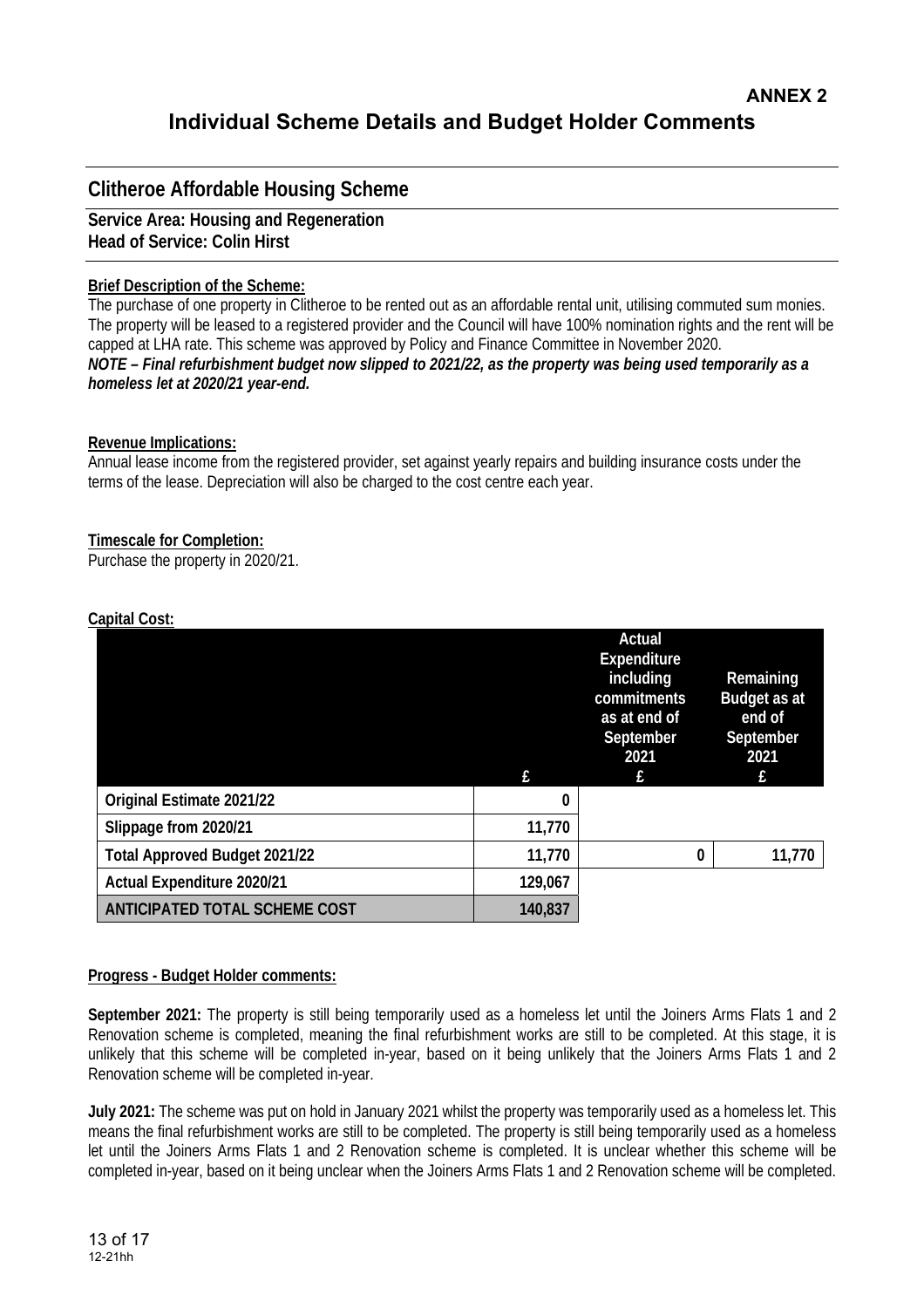**March 2021**: The property was purchased in-year and some of the planned refurbishment work was completed also. However, scheme completion was put on hold in January 2021 whilst the property was temporarily used as a homeless let. The homeless let was on-going at 2020/21 financial year-end. Slippage of £11,770 into 2021/22 is requested to fund the final refurbishment works required in 2021/22.

**November 2020:** There was no spend by the end of November 2020, but the property was purchased in December 2020. The refurbishment works are planned for early 2021, which means the scheme is planned to be completed in-year.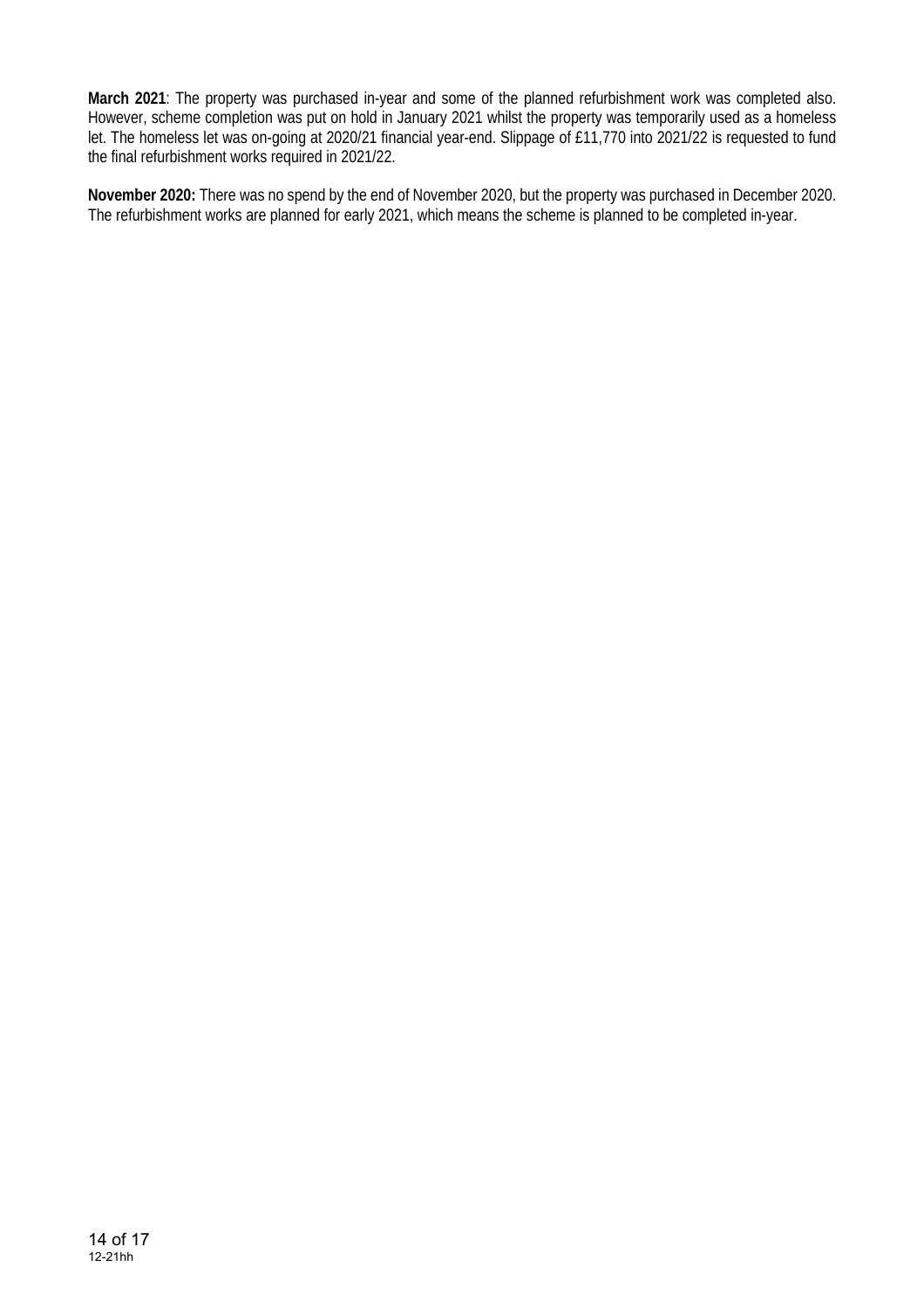# **Joiners Arms Roof Renewal Service Area: Housing and Regeneration Head of Service: Colin Hirst**

# **Brief Description of the Scheme:**

The existing roof coverings on the property (main & extension roofs) have reached the end of their expected life span, the roof felt has become brittle and perished in places and there are significant numbers of visibly broken tiles. It is anticipated that the majority of the roof tiles are degraded and brittle beyond repair. The chimneys and associated flashings and mortar flaunching etc. are in need of repair work, as are the rainwater goods. Replacement of the roof covering will require installation of additional insulation in the roof between the rafters to comply with Building Regulations. The property is a Grade II Listed Building, this scheme proposes to remove and replace the existing roof covering to ensure the fabric of the building is protected from further water ingress and the property is fit-for-purpose inline with the Council's policies. The existing covering will be removed and replaced with Blue Slate as per the requirements of RVBC's Planning department.

*NOTE – Scheme brought forward from 2023/24 to the 2021/22 capital programme through Policy and Finance Committee approval on 30 March 2021. As part of bringing forward the scheme, members approved that the rendering work at the rear of the building is added to the works to be undertaken. If this increases the quotes received to an amount higher than the current scheme budget, then the issue is to be raised with senior officers to then agree a way forward for the additional work.* 

#### **Revenue Implications:**

Lost rent income implications, only if any of the flats become uninhabitable, but work should be scheduled without the need to close any of the rooms during the scheme.

# **Timescale for Completion:**

It is anticipated that the works will take 6-8 weeks to fully complete.

#### **Capital Cost:**

|                                      |        | Actual<br>Expenditure<br>including<br>commitments<br>as at end of<br>September<br>2021 | Remaining<br>Budget as at<br>end of<br>September<br>2021 |
|--------------------------------------|--------|----------------------------------------------------------------------------------------|----------------------------------------------------------|
|                                      |        |                                                                                        | f                                                        |
| Original Estimate 2021/22            | 0      |                                                                                        |                                                          |
| <b>Additional Approvals 2021/22</b>  | 42,200 |                                                                                        |                                                          |
| <b>Total Approved Budget 2021/22</b> | 42,200 | 0                                                                                      | 42,200                                                   |
| <b>ANTICIPATED TOTAL SCHEME COST</b> | 42,200 |                                                                                        |                                                          |

# **Progress - Budget Holder comments:**

**September 2021:** The preferred contractor has now been selected for the roof renewal work, including the rendering work at the rear of the building. The initial price from the preferred contractor is £43,050, which is £850 above budget. In addition, there is currently a six-month delay on supply of the slate that must be used on the roof and the price of the slate will rise by 8% from early 2022, meaning the scheme cost is likely to increase further. The work has been ordered on this basis and additional budget approval will be requested at revised estimate budget stage. Given the current six-month delay on slate supply, at this stage it is unlikely that this scheme will be completed in 2021/22.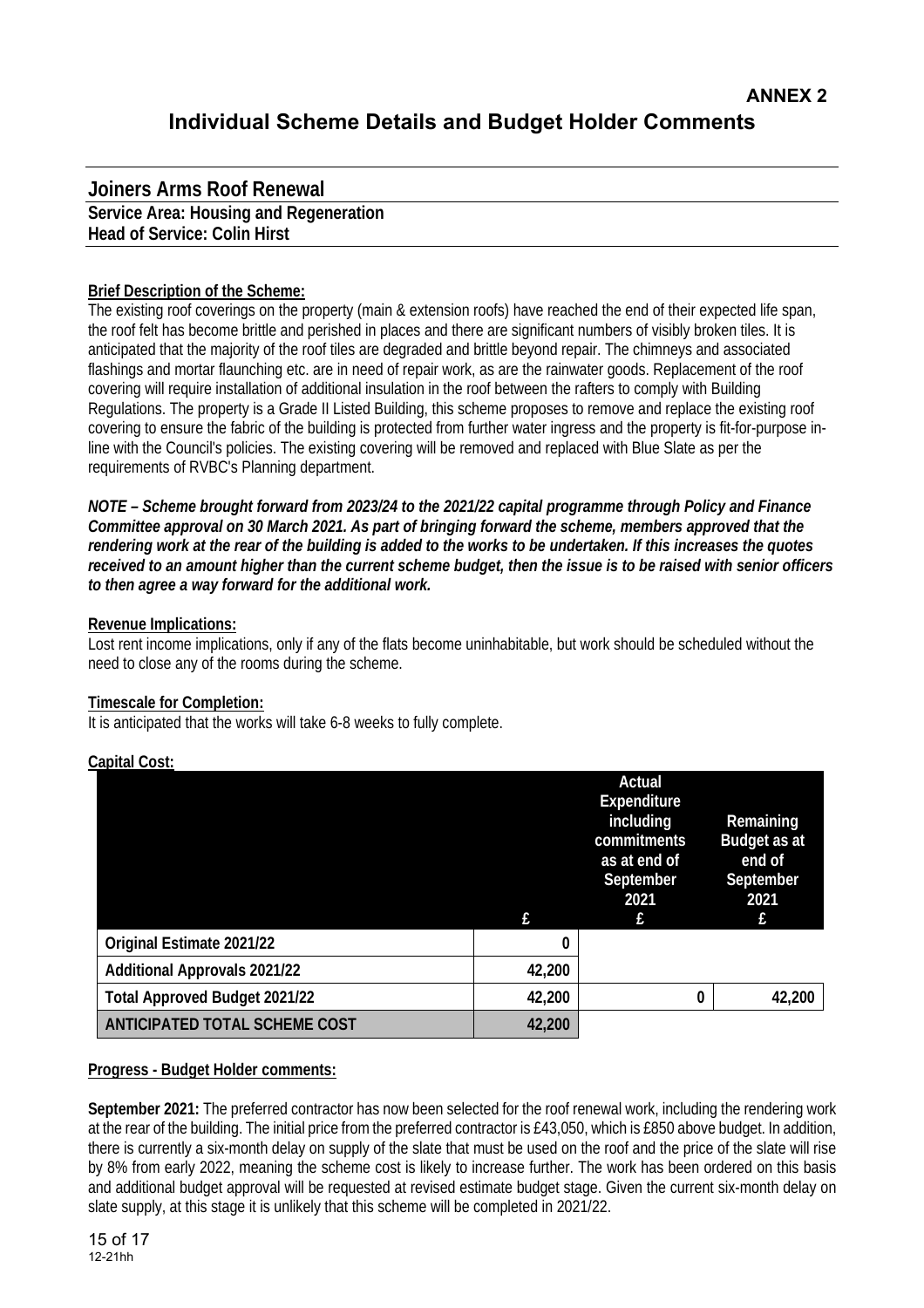**July 2021:** This scheme is held up by the difficulty in identifying enough contractors prepared to quote for the works post Covid-19 lockdown. At the end of July 2021, one further contractor quote was still needed before the preferred contractor could be selected. Once the preferred contractor is selected, works completion will then be dependent on contractor timescales. Given this, it is unclear whether this scheme will be completed in-year.